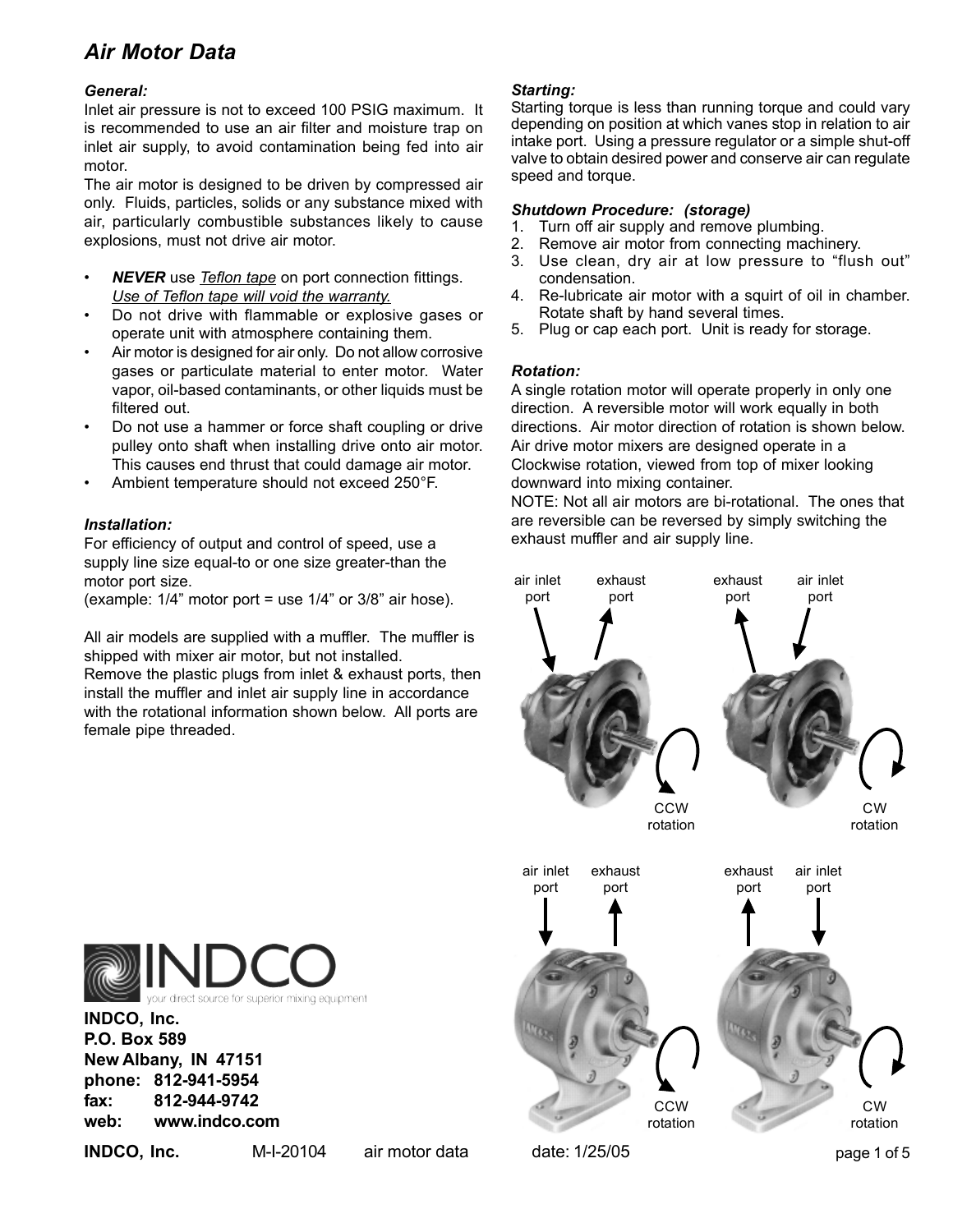## *Air Motor Data (continued)*

#### *Lubrication:*

Lubrication is necessary for all-internal moving parts and rust prevention. Excessive moisture in air line can cause rust formation in motor and might also cause ice to form in muffler due to expansion of air through motor. Moisture problems can be corrected by installing a moisture separator in line and also by installing an after cooler between compressor and air receiver.

Use a detergent SAE #10 automotive engine oil. It is recommended that an automatic air line lubricator be installed in airline just ahead of air motor. Lubricator should be adjusted to feed one drop of oil for every 50-75 CFM of air going through motor.

**Manual Lubrication** – Add 10-20 drops of oil every 8 hours of operation to motor through inlet port while motor is shut down.

**Automatic Lubrication** – In-line oiler should be adjusted to feed 1 drop per minute for high speed or continuous duty use. Do not overfeed oil as contamination of exhaust air may result.

### *Performance:*

Air motor supply requirements:

| Motor    | Air Volume    | Air Pressure |
|----------|---------------|--------------|
| $1/3$ HP | <b>20 CFM</b> | 100 PSI      |
| $3/4$ HP | 30 CFM        | 100 PSI      |
| $1.5$ HP | 70 CFM        | 100 PSI      |
| 4 HP     | 130 CFM       | 100 PSI      |

These charts provide the air volume requirement with air pressure and speed data.

### *Maintenance:*

If motor is sluggish or inefficient, try flushing with solvent. The following are recommended solvents for air motors:

- Gast Flushing solvent #AH255 or AH255A
- Loctite Safety Solvent<br>• Inhibisol Safety Solver
- Inhibisol Safety Solvent
- 1. To flush a unit, disconnect airline and muffler.
- 2. Add several teaspoons or spray solvent directly into motor.
- 3. Rotate shaft by hand in both directions for a few minutes.
- 4. Reconnect airline and slowly apply pressure until there is no trace of solvent in exhaust air.
- 5. Flush unit in a well-ventilated area.
- 6. Re-lubricate motor with a squirt of oil in chamber.

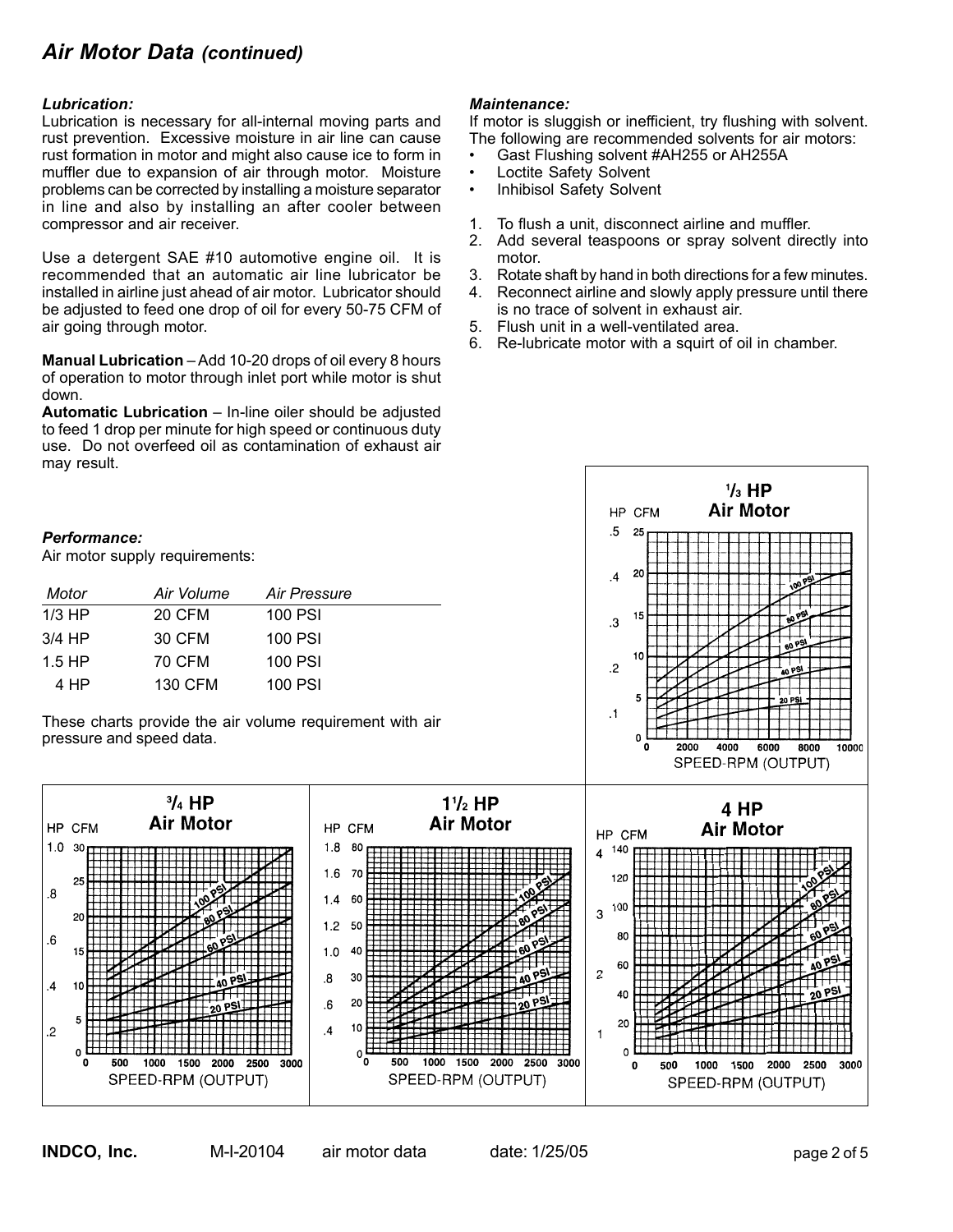## *Air Motor - Troubleshooting*

| <b>Problem or Complaint</b>                                                                                   | <b>Possible Cause</b>                                                                                                                                                                                                                                                                                                               | Remedy                                                                                                                                                                                                                                                                                                                                                                            |
|---------------------------------------------------------------------------------------------------------------|-------------------------------------------------------------------------------------------------------------------------------------------------------------------------------------------------------------------------------------------------------------------------------------------------------------------------------------|-----------------------------------------------------------------------------------------------------------------------------------------------------------------------------------------------------------------------------------------------------------------------------------------------------------------------------------------------------------------------------------|
| Air motor is <b>NEW</b> (or basically<br>new) and does not perform up to<br>speed, or seems to have no power. | 1. Air line coming to motor could be blocked or too small,<br>and therefore not enough CFM of air would get to the motor to<br>operate properly.                                                                                                                                                                                    | 1. Clean out blockage, or replace line with larger size<br>(TIP: Air line should be same size or larger than the<br>port size on the motor - e.g. 1/4" NPT port on motor,<br>use 1/4" or bigger air line).                                                                                                                                                                        |
|                                                                                                               | 2. Air compressor might be too small or underpowered to<br>provide enough CFM or PSI of air to run motor properly.                                                                                                                                                                                                                  | 2. This is common, people overestimate the capability<br>of their compressors. Check the nameplate on the com-<br>pressor and verify that it will produce enough CFM and<br>PSI to run not ONLY the air motor, but every other air<br>tool they have on the line as well. If needed, talk to the<br>plant maintenance people or the compressor manufac-<br>turer for information. |
|                                                                                                               | 3. Air line bringing air to motor may be too long. A reduction of<br>efficiency or loss of RPM's will result from line being too long.                                                                                                                                                                                              | 3. Reduce length of line coming to motor. Optimum<br>length is as short as possible.                                                                                                                                                                                                                                                                                              |
|                                                                                                               | 4. May have too large a propeller or blade on the motor, which<br>would overload the motor. Easily possible if installing own im-<br>pellers on unit.                                                                                                                                                                               | 4. Properly size a blade or propeller for the customer's<br>application, or refer them to a Sales Engineer for assis-<br>tance.                                                                                                                                                                                                                                                   |
|                                                                                                               |                                                                                                                                                                                                                                                                                                                                     |                                                                                                                                                                                                                                                                                                                                                                                   |
| Air motor is NEW and when<br>hooked up to air supply it just<br>"hisses" and does not turn.                   | 1. Probably a piece of packing material or other contaminant<br>has gotten into the motor and lodged between a vane and the<br>motor chamber wall while in shipment. The air is passing<br>straight thru and exiting the motor without turning the rotor (the<br>"hissing" sound).                                                  | 1. Remove muffler and Speed Control Valve. Blow out<br>motor with clean air to remove contaminants. If neces-<br>sary, flush motor out with solvent to remove particulates,<br>then put a few drops of oil in port and spin motor a few<br>times to re-lubricate. Replace muffler and valve.                                                                                      |
|                                                                                                               | 2. If motor is a <b>NON-REVERSIBLE</b> one, it could have the<br>muffler and inlet in the wrong ports. If this is the case, the<br>motor would turn manually but the air would be going past the<br>vanes without turning the rotor (causing "hissing").                                                                            | 2. Switch the muffler and air inlet to the respective op-<br>posite ports.                                                                                                                                                                                                                                                                                                        |
|                                                                                                               |                                                                                                                                                                                                                                                                                                                                     |                                                                                                                                                                                                                                                                                                                                                                                   |
| Air motor is <b>NEW</b> and does not<br>turn at all, or turns only with force.                                | 1. Probably a piece of packing material or other contaminant<br>has gotten into motor port and lodged against a vane while in<br>shipment.                                                                                                                                                                                          | 1. Remove muffler and Speed Control Valve. Blow out<br>motor with clean air to remove contaminants. If neces-<br>sary, flush motor out with solvent to remove particulates,<br>then put a few drops of oil in port and spin motor a few<br>times to re-lubricate. Replace muffler and valve.                                                                                      |
|                                                                                                               | 2. If motor runs without incident for a few minutes or hours,<br>and THEN this occurred, Teflon Tape was probably used on<br>the air connections somewhere. Teflon tape is fibrous, and<br>will come apart and get into the air line. When this happens<br>the fibers can get lodged inside the air motor and lock up the<br>rotor. | 2. NEVER USE TEFLON TAPE ON AIR LINE CON-<br>NECTIONS IF THERE IS AN AIR MOTOR INVOLVED!<br>The warranty is voided. May be able to blow/wash<br>out the air motor and remove the tape particles. If not,<br>rebuild or replace motor.                                                                                                                                             |
|                                                                                                               | 3. Motors are sometimes shipped with disposable plugs in<br>the motor ports to keep contaminants out until the motor is<br>ready to install. Installer may have forgotten to remove the<br>plugs.                                                                                                                                   | 3. Remove plugs and discard. Install muffler in appro-<br>priate port and Speed Control Valve (or direct air line) in<br>the other, consistent with direction of motor rotation.                                                                                                                                                                                                  |
|                                                                                                               | 4. Motor could have been dropped or struck. A hard blow will<br>sometimes cause air motor rotor assembly to lock up.                                                                                                                                                                                                                | 4. Can NOT be repaired by user. You may attempt to<br>tap downward on the motor shaft or on the housing to<br>loosen it up, but unless that frees up motor it will have to<br>be replaced.                                                                                                                                                                                        |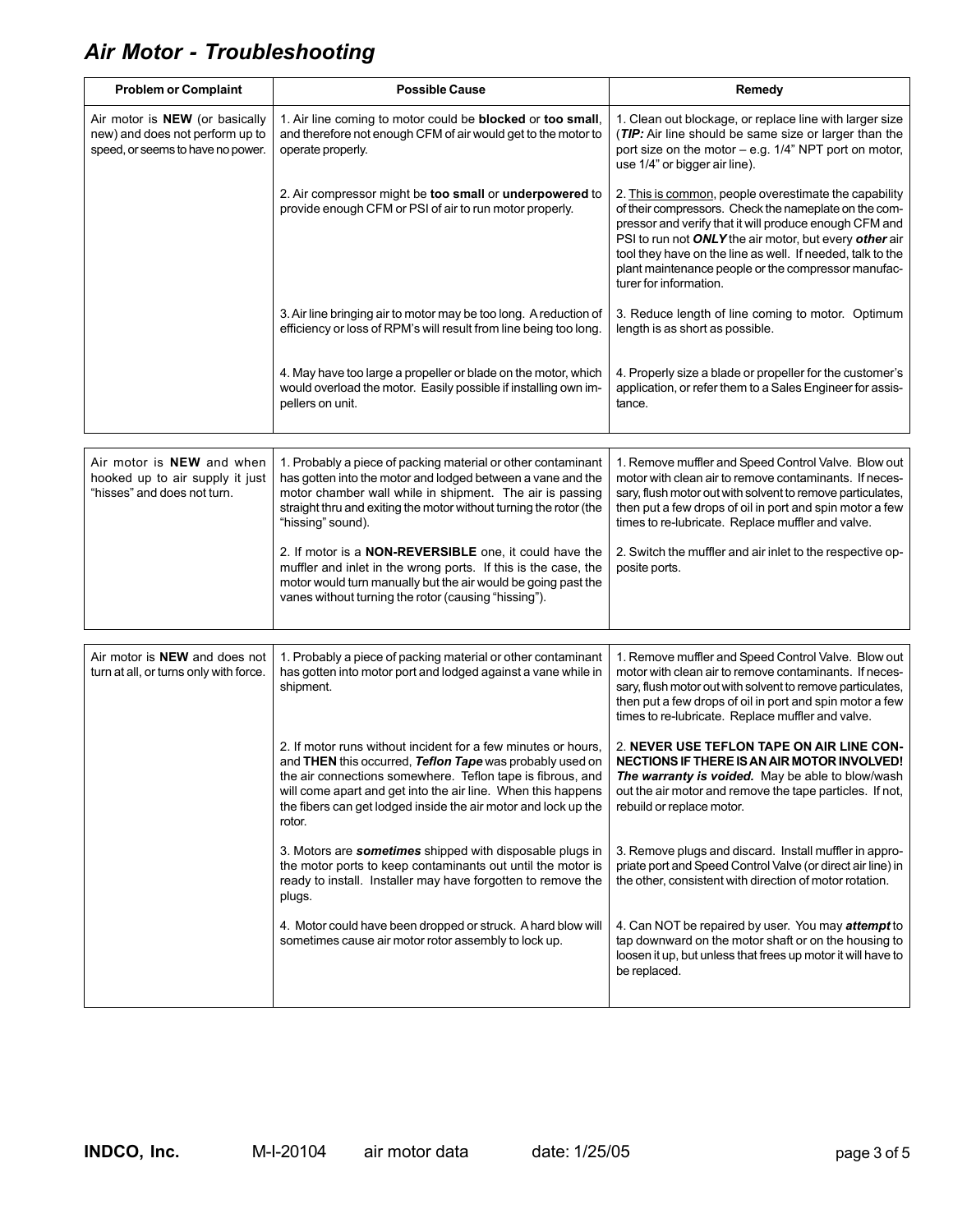## *Air Motor - Troubleshooting (continued)*

| <b>Problem or Complaint</b>                                                                                                 | <b>Possible Cause</b>                                                                                                                                                                                                                                                                                                                                                                                                                                     | Remedy                                                                                                                                                                                                                                                                                                                                                                                                                                                                              |
|-----------------------------------------------------------------------------------------------------------------------------|-----------------------------------------------------------------------------------------------------------------------------------------------------------------------------------------------------------------------------------------------------------------------------------------------------------------------------------------------------------------------------------------------------------------------------------------------------------|-------------------------------------------------------------------------------------------------------------------------------------------------------------------------------------------------------------------------------------------------------------------------------------------------------------------------------------------------------------------------------------------------------------------------------------------------------------------------------------|
| Air motor exhaust is filled with ice;<br>ice crystals are forming on the<br>muffler; water is dripping from the<br>muffler. | 1. There is nothing wrong with the <b>air motor</b> , the <b>compres-</b><br>sor needs to be maintained. There is too much water present<br>in the compressor tank. Air motors exhaust whatever goes<br>into them $-$ if water goes in the motor it has to come out. The<br>expansion of the air as it leaves the motor cools it, causing the<br>water in the air to freeze.                                                                              | 1. Clean the Filter portion of the F/R/L. Drain the water<br>from the compressor tank. Install a dryer to remove<br>excess water from the air.                                                                                                                                                                                                                                                                                                                                      |
| Air motor has rust on the inside of<br>the ports, visible when the muffler<br>or air inlet valve are removed.               | 1. There is too much water in the air supply, causing the inside<br>of the motor to rust (the body of the motor is cast iron). Cus-<br>tomer needs to maintain their compressor.                                                                                                                                                                                                                                                                          | 1. Clean the Filter portion of the F/R/L. Drain the water<br>from the compressor tank. Install a dryer to remove<br>excess water from the air.                                                                                                                                                                                                                                                                                                                                      |
| Exterior of air motor is rusting.                                                                                           | 1. If the paint has chipped or worn off of the motor, this is<br>normal. Much of the air motor body is cast iron. The paint<br>used by Gast is a gray vinyl-based lacquer, which is pretty<br>durable, but could eventually come off.                                                                                                                                                                                                                     | 1. Clean or buff rust off, and re-paint the motor (if it is a<br>problem). It will not affect operation of the motor.                                                                                                                                                                                                                                                                                                                                                               |
| Seal on either top or bottom of air<br>motor is leaking.                                                                    | 1. Operating pressure (PSI) could be too high. The type of lip<br>seal used on these motors has a operating limit of 100 PSI.<br>Too high a pressure can blow out the seal.<br>2. If motor has been well-used, seals are probably just worn<br>out.                                                                                                                                                                                                       | 1. Replace the seals. Turn down the air pressure in the<br>line to no more than 100 PSI to prevent reoccurrence.<br>(Seals are part of the Air Motor Repair Kits).<br>2. Replace the seals. Should probably consider rebuild-<br>ing the motor while they are at it (vanes & bearings are<br>probably about worn out, too). Buy and install Air Motor<br>Repair Kit.                                                                                                                |
| Air motor runs inconsistently at<br>low RPM's. May be described as<br>"rough" or "choppy." May even<br>stall at low RPM's.  | 1. This is normal. Air motors do not run smoothly at speeds<br>under 200 to 300 RPM; they are somewhat erratic due to the<br>very small amount of air which must be let into the motor in<br>order to get it to run at low speeds. (NOTE: This refers to<br>actual motor RPM, not necessarily the speed the shaft might<br>be turning if it was gear-reduced!)                                                                                            | 1. Speed the motor up to at least 300 RPM. The faster<br>you run an air motor the smoother they run. You will<br>also see much more consistent speed and HP output at<br>higher RPM's.                                                                                                                                                                                                                                                                                              |
| Air motor appears to vibrate at<br>more than normal levels.                                                                 | 1. Could be above-mentioned "rough" operating characteris-<br>tics if problem is seen only or particularly at low speeds.<br>Condition would be amplified by having a shaft & impeller on<br>the motor, <i>especially</i> if running the mixer dry (out of liquid, in<br>free air).<br>2. Could be a bad chuck or coupler attached to the air motor,<br>could be a bent mixing shaft, or could be a propeller/blade<br>which needs to be balanced better. | 1. DO NOT OPERATE A MIXER WITH THE SHAFT &<br>IMPELLER OUT OF LIQUID! Damage to motor, shaft,<br>bearings, etc. will result! Try increasing the motor speed<br>to over 300 RPM and see if the operation becomes<br>smoother.<br>2. Replace the faulty part. Can test to see if shaft is<br>bent by removing and rolling it across a flat table or floor.<br>Chuck or coupler could be visibly off-center or wob-<br>bling. May have to switch out parts until problem is<br>solved. |
|                                                                                                                             | 3. Possible that <i>motor shaft</i> is bent. Would probably only<br>happen if motor was brand new and would have taken a blow<br>during shipping to bend it, or dropped.                                                                                                                                                                                                                                                                                  | 3. Replace motor or motor shaft with rotor.                                                                                                                                                                                                                                                                                                                                                                                                                                         |
| Air motor is loud                                                                                                           | 1. Muffler is cracked, broken, missing, or element inside muf-<br>fler is missing or damaged.                                                                                                                                                                                                                                                                                                                                                             | 1. Replace muffler or element inside muffler.                                                                                                                                                                                                                                                                                                                                                                                                                                       |
|                                                                                                                             | 2. May <b>NOT</b> actually be a "problem", may be normal air motor<br>noise. Air motors are loud by nature.                                                                                                                                                                                                                                                                                                                                               | 2. Can suggest that customer attempt to "pipe" the ex-<br>haust out of the area by using an air line similar to the<br>one bringing the air TO the motor. Install the muffler at<br>the end of the air line. The exhaust noise will then be<br>elsewhere.                                                                                                                                                                                                                           |